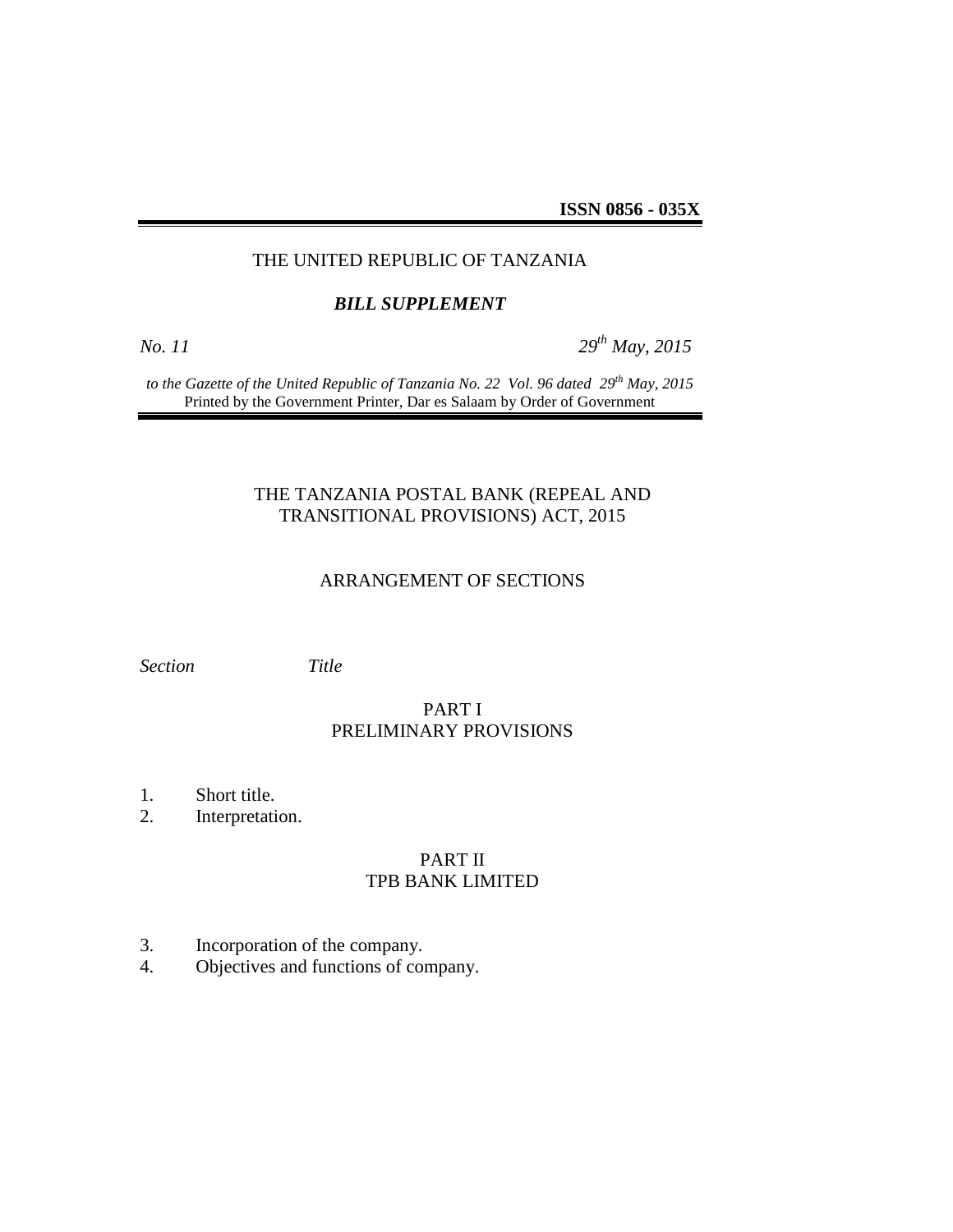- 5. Vesting of assets and liabilities of the bank.<br>6. Provisions regarding employees of the bank.
- Provisions regarding employees of the bank.

# PART III TRANSITIONAL PROVISIONS

- 7. Transition period.
- 8. Repeal of the Tanzania Postal Bank Act.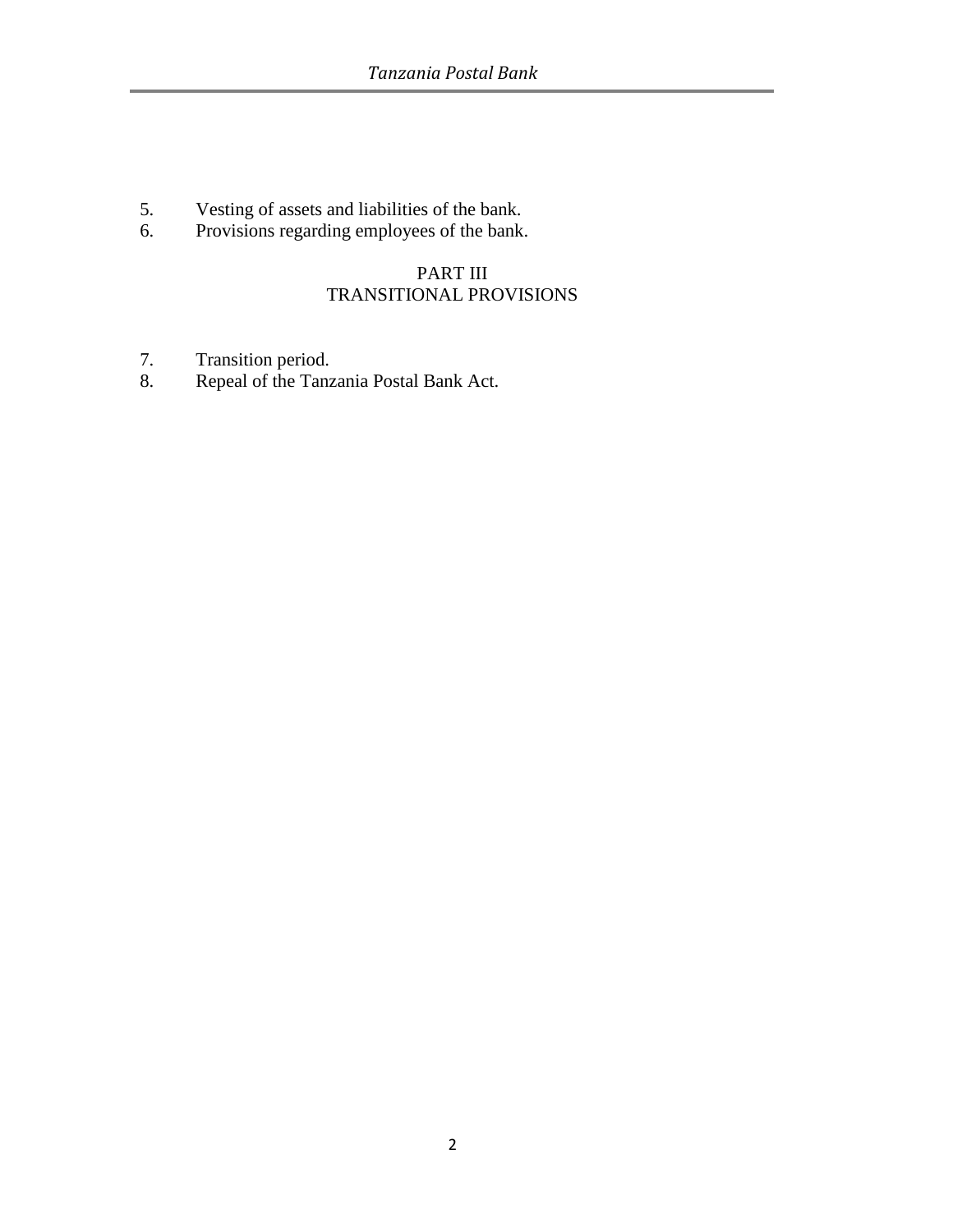## \_\_**\_\_\_\_\_ NOTICE \_\_\_\_\_\_\_**

This Bill to be submitted to the National Assembly is published for general information to the public together with a statement of its objects and reasons.

Dar Es Salaam, **OMBENI Y. SEFUE** 29th May, 2015 *Secretary to the Cabinet*

### A BILL

*for*

**An Act to repeal the Tanzania Postal Bank Act with a view to provide for its incorporation under the Companies Act; to provide for the vesting of assets and liabilities and transfer of employees of the Tanzania Postal Bank to TPB Bank Limited; to provide for transitional provisions and other related matters.**

**ENACTED** by Parliament of the United Republic of Tanzania.

# PART I

### PRELIMINARY PROVISIONS

Short title **1.** This Act may be cited as the Tanzania Postal Bank (Repeal and Transitional Provisions) Act, 2015.

Interpretation **2.** In this Act, unless the context requires otherwise-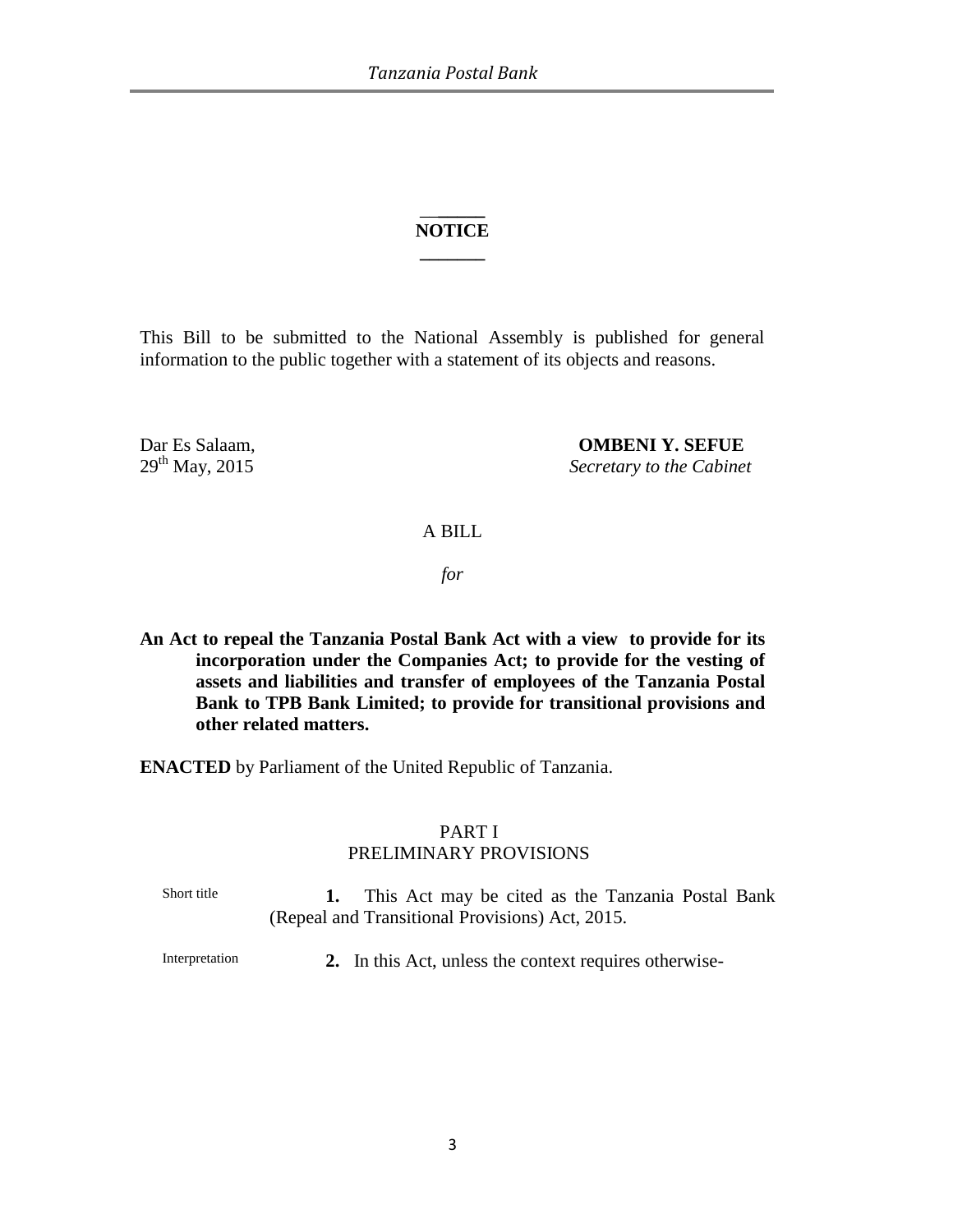"asset" means real and personal property of every kind, including-

- (a) rights under contract and agreement;
- (b) books, books of account and records;
- (c) all other rights, interest and claims in or to, real or personal property, whether liquidated or un liquidated, certain or contingent, accrued or accruing;

"bank" means the Tanzania Postal Bank;

- **Cap. 301** "company" means the company incorporated in terms of section 3;
	- "effective date" means the date appointed by the Minister to be the date on which all obligations under contract or agreement, including savings and deposits of all kinds of the Tanzania Postal Bank shall vest in the company**;**
	- "transition" means the period of not more than six months commencing from the effective date.

### PART II

## TPB BANK LIMITED

Incorporation of the company

**3.** The Minister shall, not later than the effective date, cause to be incorporated, subject to this Act, a company to be known as the TPB Bank Limited.

Objectives and functions of the company

**4.** The objectives and functions of the company shall include-

- (a) to take over, continue and perpetuate the performance of the bank; and
- (b) to undertake such other activities as may be necessary or advantageous for the purpose of furthering the objectives of the TPB Bank Limited.

Vesting of assets and liabilities of the bank

**5.**-(1) The company shall, with effect from the effective date, take over all the assets, liabilities and business of the bank.

(2) All assets, rights and liabilities in respect of the banking services to which the bank was entitled or subject shall, with effect from the effective date, vest in the company in accordance with this Act.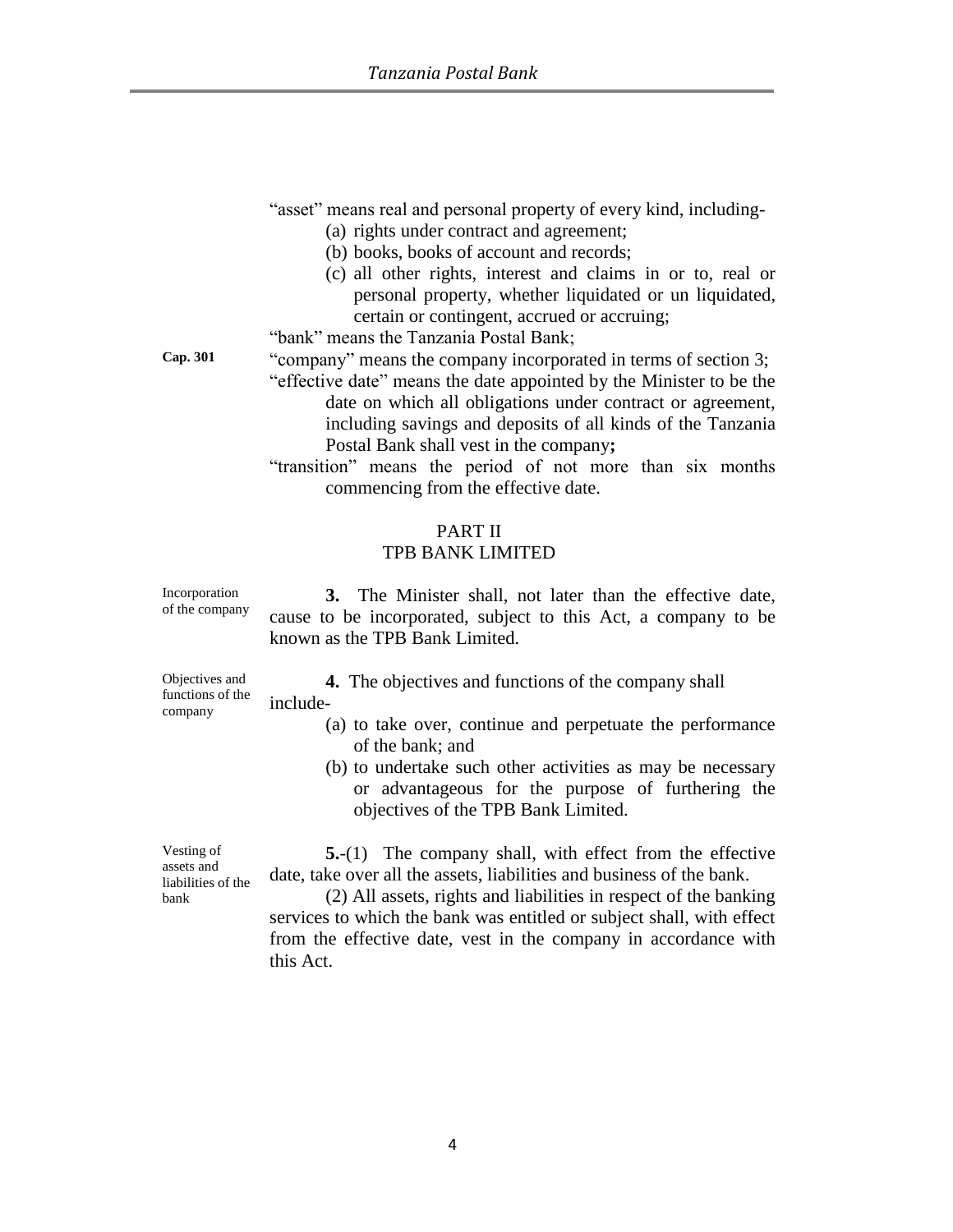Provisions regarding employees of the bank

**6.**-(1) Subject to this Act, all employees of the bank shall, with effect from the effective date, be transferred to the company.

(2) Every employee transferred from the bank in terms of subsection (1) shall be an employee of the company on such terms and conditions which are not less favourable than those applicable to every such employee before transfer from employment of the bank.

(3) Until such time as new scheme and terms and conditions of service are drawn up by the company, the schemes and terms and conditions of service in the bank shall continue to apply to every person transferred under subsection (1) to the service of the company as if he were still in the service of the bank.

(4) Where any person who is transferred to the service of the company under subsection (1) is a member of any statutory or voluntary pension scheme or provident fund he shall, for the purposes of this Act, continue to be governed by the same regulations under those schemes or funds as if he has not been transferred to the service of the company and, for the purposes of the regulations governing those schemes, his service with the company shall be deemed to be service of the bank.

#### PART III

### TRANSITIONAL PROVISIONS

**7.**-(1) There shall be a period of transition of not more than six months commencing from the effective date.

(2) Subject to this Act and not later than the expiration of the transition period, all legal and other necessary measures shall be taken to facilitate the effectual transfer and vesting in the company of its assets and liabilities.

**8.**-(1) The Tanzania Postal Bank Act, is hereby repealed.

(2) Notwithstanding the repeal of the Tanzania Postal Bank Act, the Tanzania Postal Bank shall remain in force until such time when the incorporation of the TPB Bank Limited under the

Transition period

Repeal of the Tanzania Postal Bank Act Cap.301 and incorporation under Cap**.** 212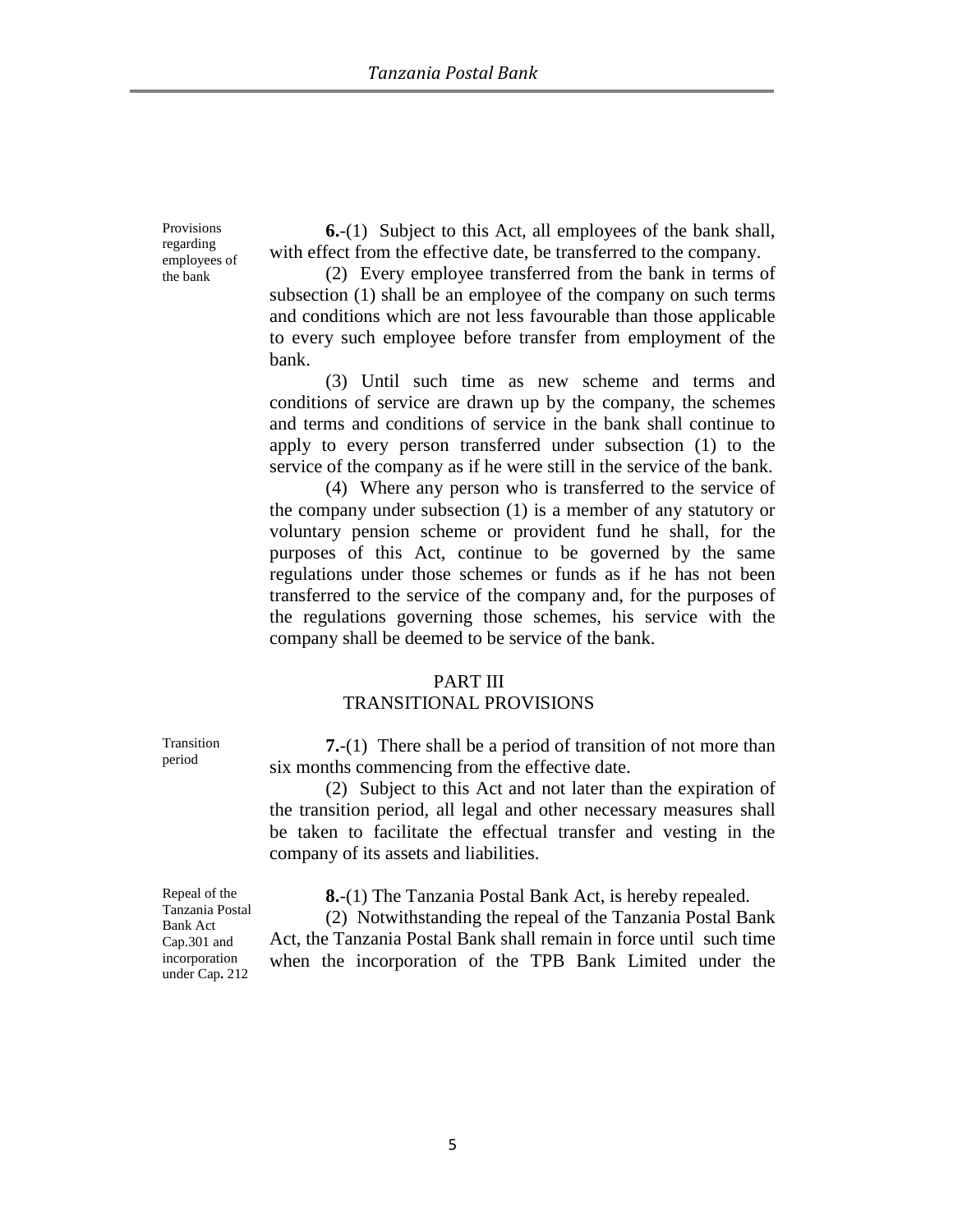Companies Act is complete.

(3) Upon expiration of the transition period, this Act shall have no legal effect.

## \_\_\_\_\_\_\_\_\_\_\_\_\_ **OBJECTS AND REASONS** \_\_\_\_\_\_\_\_\_\_\_\_\_

This Bill proposes to repeal the Tanzania Postal Bank Act and put in place Transitional provisions with a view of making better the provisions of the proposed Act.

The Bill is divided into Three Parts.

`

Part I of the Bill relates to preliminary provisions, that is to say, the short title of the proposed Act and the interpretation section.

Part II of the Bill makes provision for the Tanzania Postal Bank to be incorporated as a company, which will be known as "the TPB Bank Limited."

This Part also stipulates the objectives and functions of the incorporated company TPB Bank Limited and also empowers the company to take over all assets, liabilities and business of the Tanzania Postal Bank**.** 

The Part takes on board the employees of the bank to be employees of the company, safeguarding all the rights and privileges in accordance with labour laws in place.

Part III deals with transitional provisions whereby not later than the expiration of the transition period, of six months, all legal and necessary measures are to be taken to facilitate the winding up of the affairs and business of the bank and the effectual transfer and vesting in the company of its assets and liabilities.

This Part not only repeals the Tanzania Postal Bank Act, Cap. 301 but also goes on to provide for the continued existence of the Tanzania Postal Bank until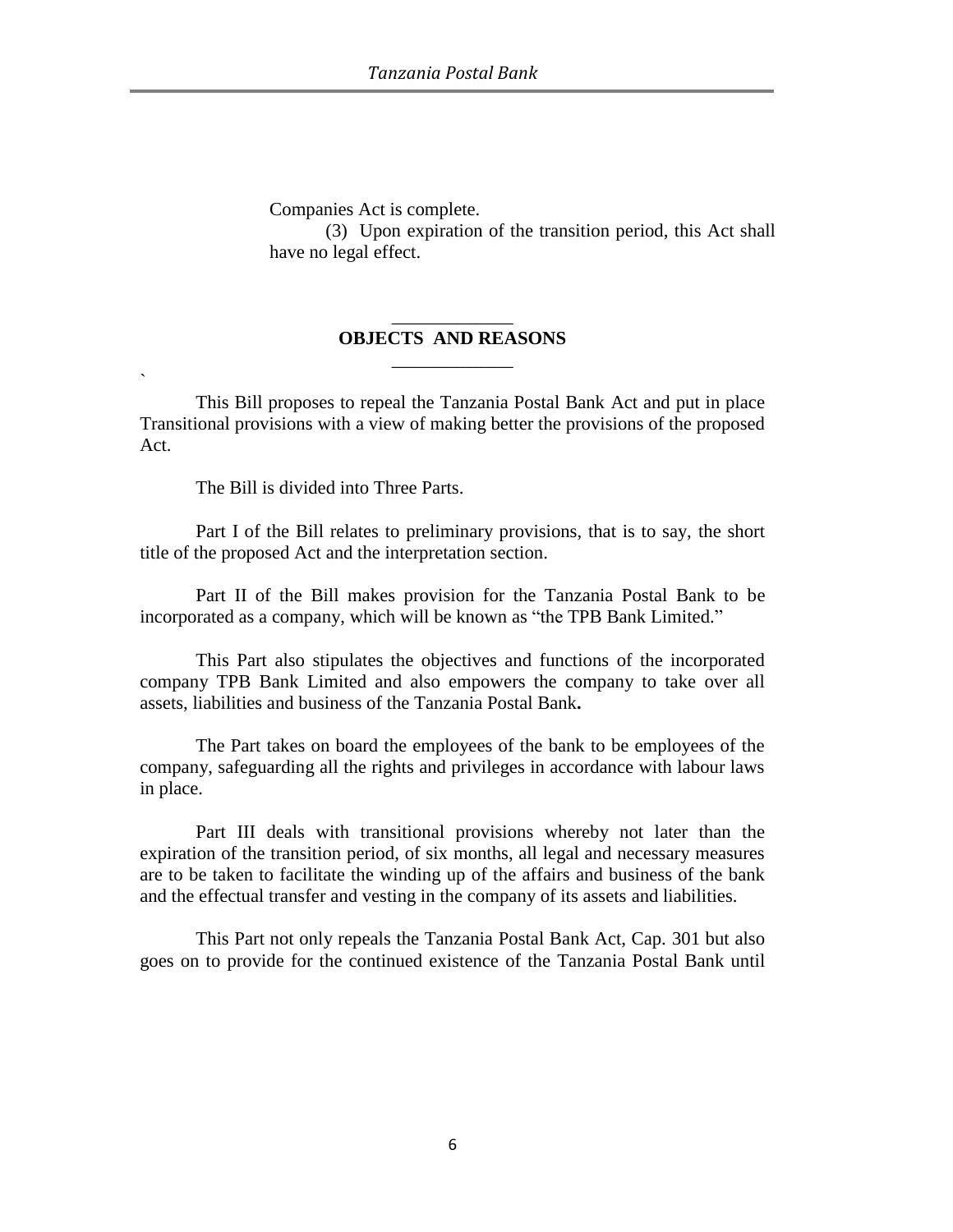the process of incorporating the TPB Bank Limited under the Companies Act is complete.

 $28^{th}$  May, 2015

Dar Es Salaam, **SAADA M. SALUM Minister for Finance**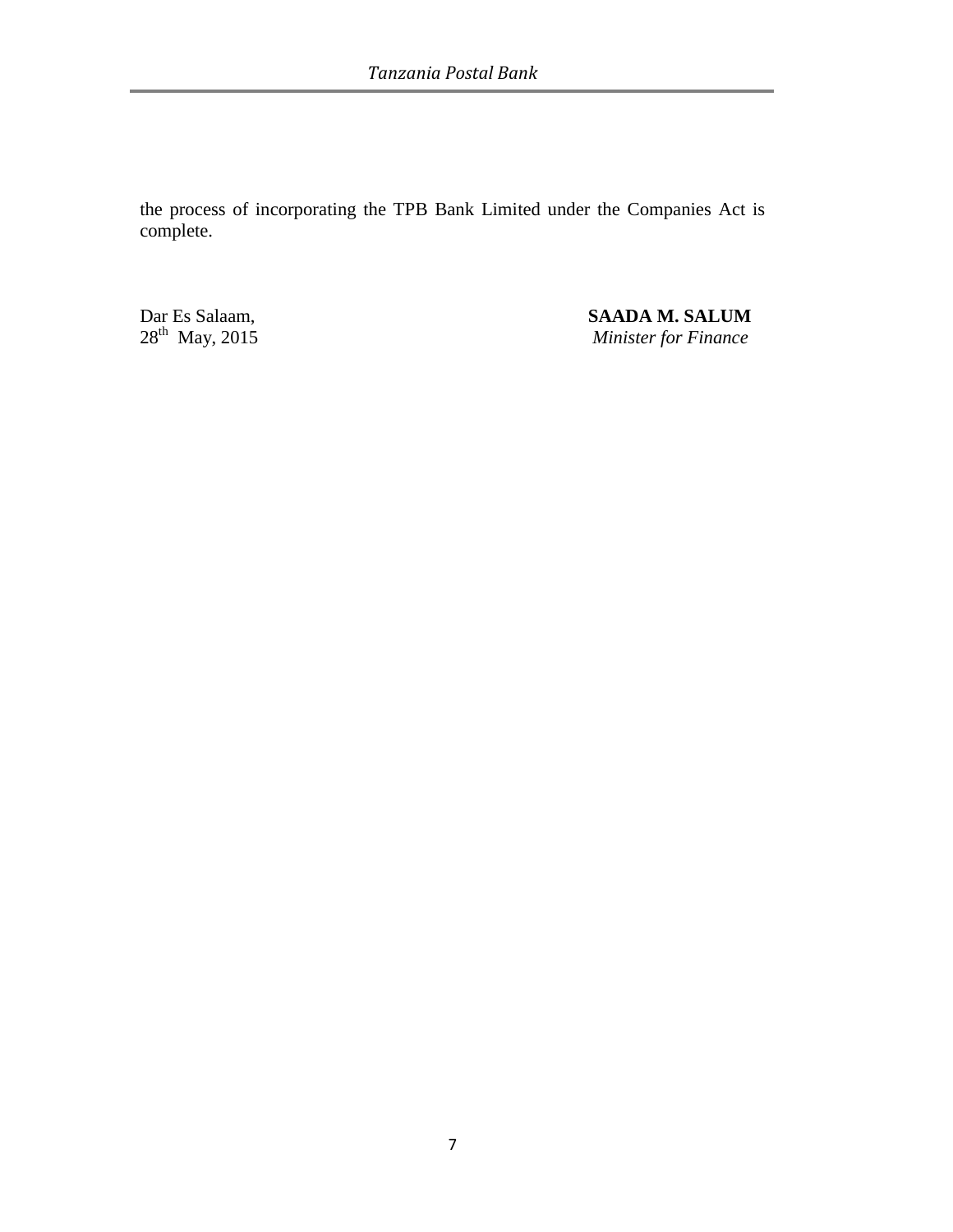## SHERIA YA BENKI YA POSTA TANZANIA (KUFUTA NA KUWEKA MASHARTI YA MPITO), 2015

## MPANGILIO WA VIFUNGU

*Kifungu Jina*

# SEHEMU YA KWANZA MASHARTI YA UTANGULIZI

- 1. Jina fupi.
- 2. Tafsiri.

## SEHEMU YA PILI TPB BANK LIMITED

- 3. Kuundwa kwa Kampuni.
- 4. Malengo na majukumu ya Kampuni.
- 5. Mali na madeni ya benki kuhamishiwa kwenye Kampuni.
- 6. Masharti kuhusiana na waajiriwa wa Benki.

### SEHEMU YA TATU MASHARTI YA MPITO

- 7. Kipindi cha mpito.
- 8. Kufutwa kwa Sheria ya Benki ya Posta Tanzania.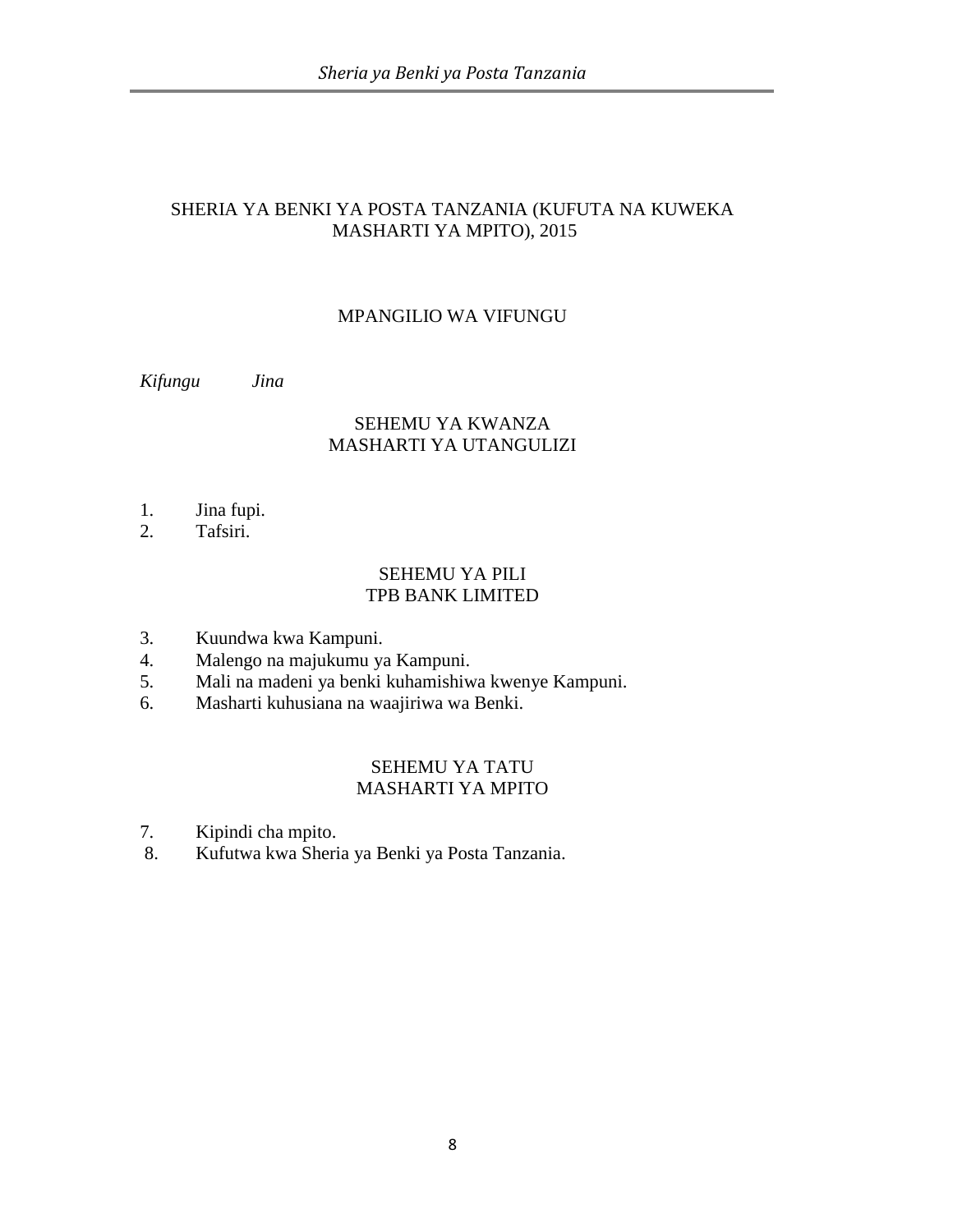#### **\_\_\_\_\_\_ TANGAZO \_\_\_\_\_\_\_\_**

Muswada huu utakaowasilishwa katika Bunge unachapishwa kwa ajili ya taarifa kwa umma pamoja na sababu na madhumuni yake.

Dar es Salaam, **OMBENI Y. SEFUE** 29 Mei, 2015 *Katibu Mkuu Kiongozi*

*Muswada* 

*wa*

**Sheria ya kuifuta Sheria ya Benki ya Posta Tanzania na kuweka masharti ya mpito, na masuala mengine yanayohusiana na mambo ya kuisajili benki hiyo chini ya Sheria ya Makampuni, Kuweka utaratibu wa kuhamisha mali, madeni na wafanyakazi wa benki.**

**IMETUNGWA** na Bunge la Jamhuri ya Muungano.

### SEHEMU YA KWANZA MASHARTI YA UTANGULIZI

Jina fupi **1.** Sheria hii itaitwa Sheria ya Benki ya Posta Tanzania (Kufuta na Kuweka Masharti ya Mpito), 2015.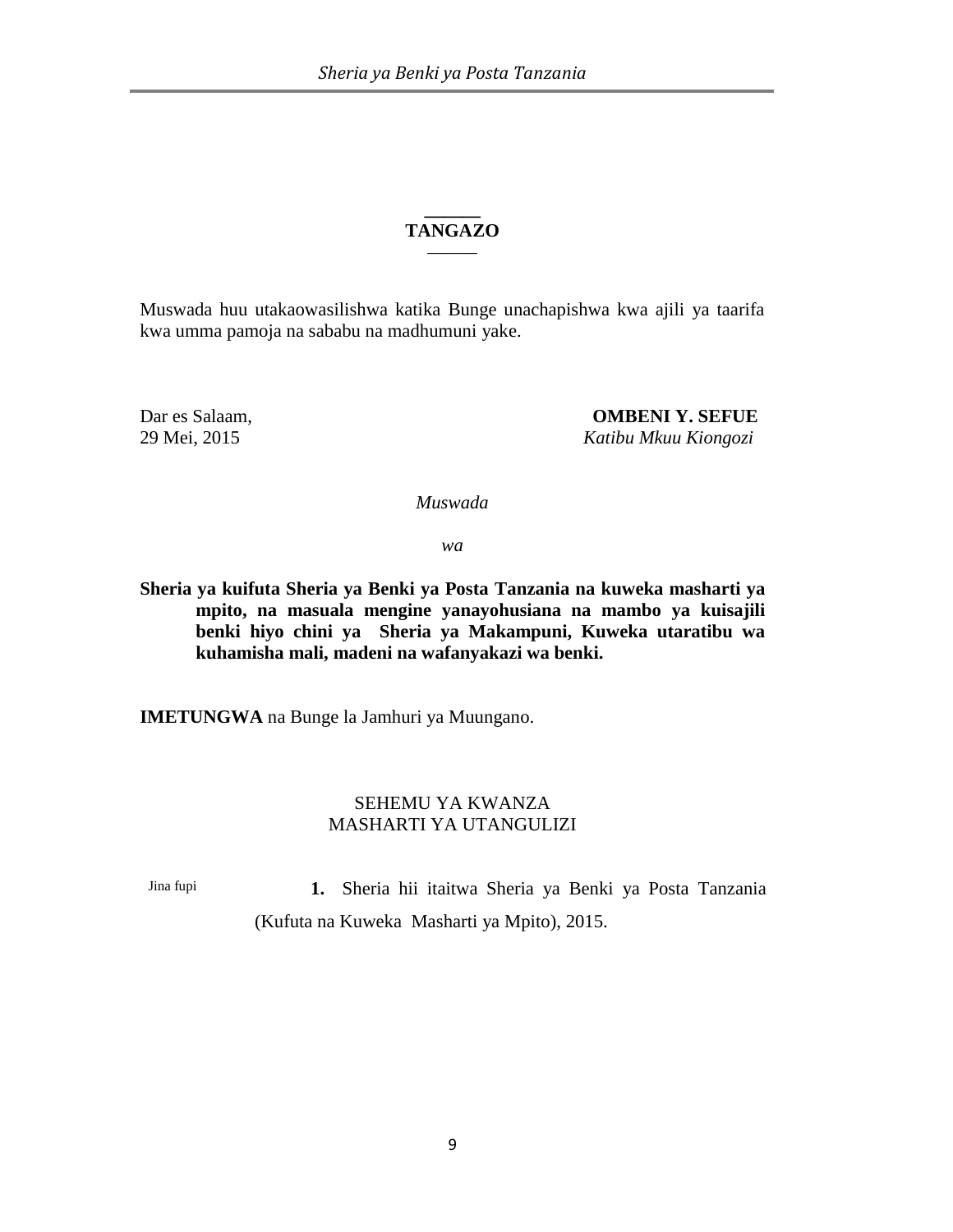| Tafsiri     |  |  |  | 2. Katika Sheria hii, isipokuwa kama muktadha utahitaji |  |  |
|-------------|--|--|--|---------------------------------------------------------|--|--|
| vinginevyo: |  |  |  |                                                         |  |  |

- "mali" maana yake ni mali halisi na mali binafsi ya aina yoyote ikijumuisha-
	- (a) haki iliyoko kwenye mkataba na makubaliano;
	- (b) vitabu, vitabu vya mahesabu na kumbukumbu;
	- (c) haki, mali, na madai yote yanayohusu Kampuni au mtu binafsi, yaliyolipwa au yanayodaiwa, yaliyokuwepo na yatakayokuwepo.

Sura ya 301 "benki" maana yake ni Benki ya Posta Tanzania;

- "kampuni" maana yake ni Kampuni iliyosajiliwa kwa masharti ya kifungu cha 3;
- "kipindi cha mpito" maana yake ni kipindi kisichozidi miezi sita kuanzia tarehe maalum;
- "tarehe maalum " maana yake ni tarehe itakayotangazwa na Waziri kuwa tarehe ambayo wajibu wa Benki ya Posta Tanzania unaotokana na masharti ya mkataba au makubaliano ikiwa ni pamoja na akiba na amana za aina yoyote vitahamishiwa kwenda kwenye Kampuni;
- "wajibu" maana yake ni majukumu yote yaliyoko kwenye mkataba au makubaliano ikijumuisha akiba na amana ya aina zote.

## SEHEMU YA PILI TPB BANK LIMITED

**3.** Kabla ya kupita tarehe maalum, Waziri atasimamia kusajiliwa kwa Kampuni itakayoitwa "TPB Bank Limited" kwa mujibu wa masharti ya Sheria hii.

Malengo na majukumu ya kampuni

Kusajiliwa kwa Kampuni

- **4.** Malengo na majukumu ya Kampuni yanajumuisha-
- (a) kuchukua, kuendeleza na kudumisha shughuli za benki; na
- (b) kutekeleza shughuli nyingine yoyote ambayo ni muhimu na yenye manufaa katika kuendeleza malengo ya kuundwa kwa TPB Bank Limited.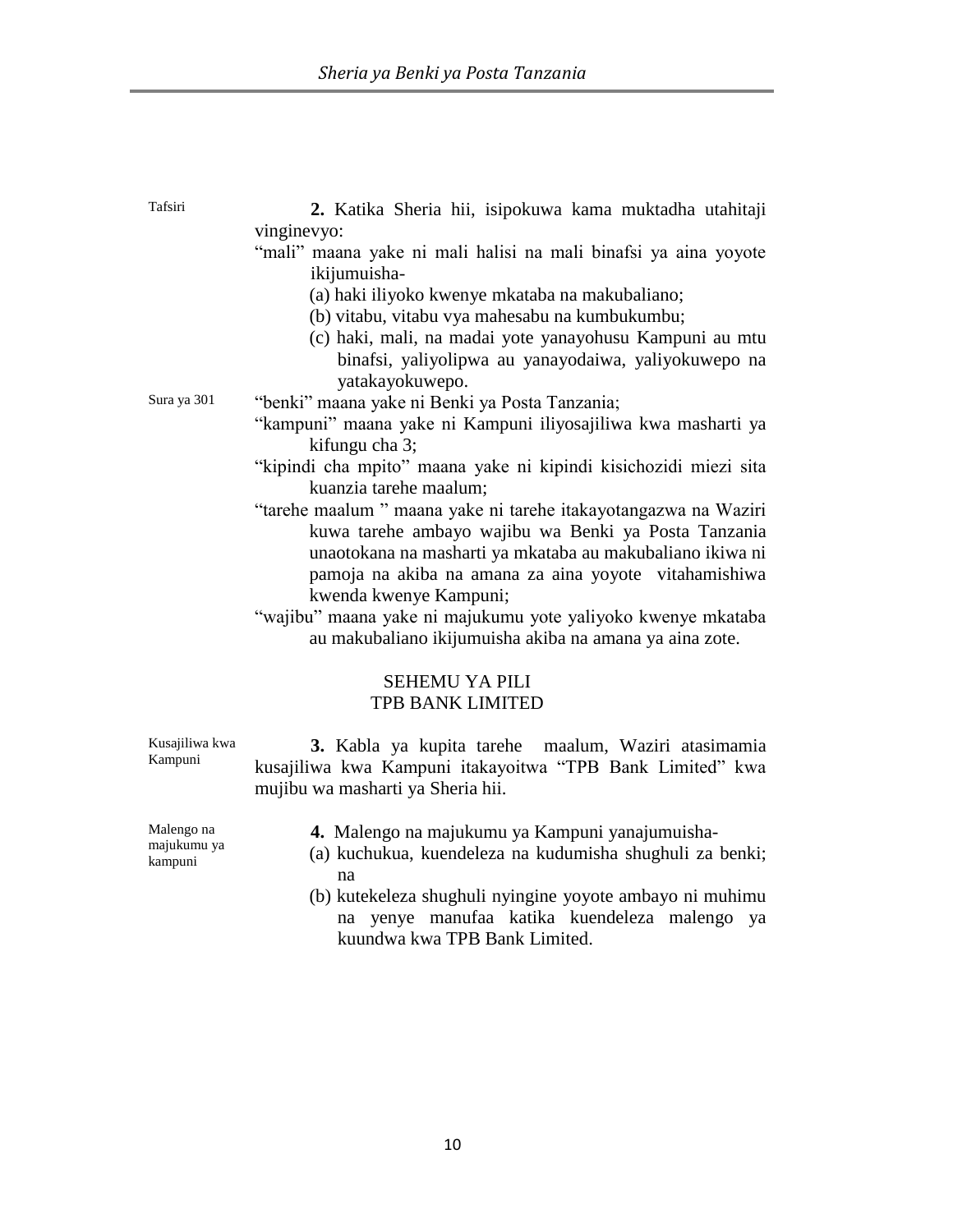Mali na madeni ya benki kuhamishiwa kwenye kampuni

**5.**-(1) Itakapofika tarehe maalum, Kampuni itasimamia mali, madeni na biashara zote za benki.

(2) Itakapofika tarehe maalum mali, haki na madeni yote yanayohusiana na huduma za kibenki zilizokuwa zinapaswa kufanywa na benki kwa mujibu wa Sheria hii, zitarithiwa na kusimamiwa na Kampuni.

### SEHEMU YA TATU MASHARTI YA MPITO

Masharti kuhusiana na waajiriwa wa benki

**6.**-(1) Kwa mujibu wa Sheria hii, waajiriwa wote wa benki watahamishiwa kwenye Kampuni itakapofika tarehe maalum.

(2) Itakapofika tarehe maalum kila mwajiriwa aliyehamishwa kutoka benki atakuwa mwajiriwa wa Kampuni kwa masharti ambayo hayatapungua ubora wake.

(3) Mpango na masharti ya utumishi wa benki yataendelea kutumika kwa watumishi waliohamishiwa kwenye Kampuni chini ya kifungu kidogo cha (1) hadi mpaka hapo kampuni itakapoandaa mpango na masharti mapya ya utumishi.

(4) Endapo mtumishi aliyehamishiwa kwenye utumishi wa Kampuni chini ya kifungu kidogo cha (1) alikuwa ni mwanachama katika mfuko au mpango wa pensheni kwa mujibu wa sheria ama kwa hiari, kwa madhumuni ya Sheria hii, ataendelea kusimamiwa na taratibu za mfuko au mpango huo kama vile hajahamishiwa kwenye utumishi wa Kampuni, na kwa madhumuni ya taratibu zinazosimamia mifuko hiyo, utumishi wake katika Kampuni utachukuliwa kuwa kama ni utumishi wake katika benki.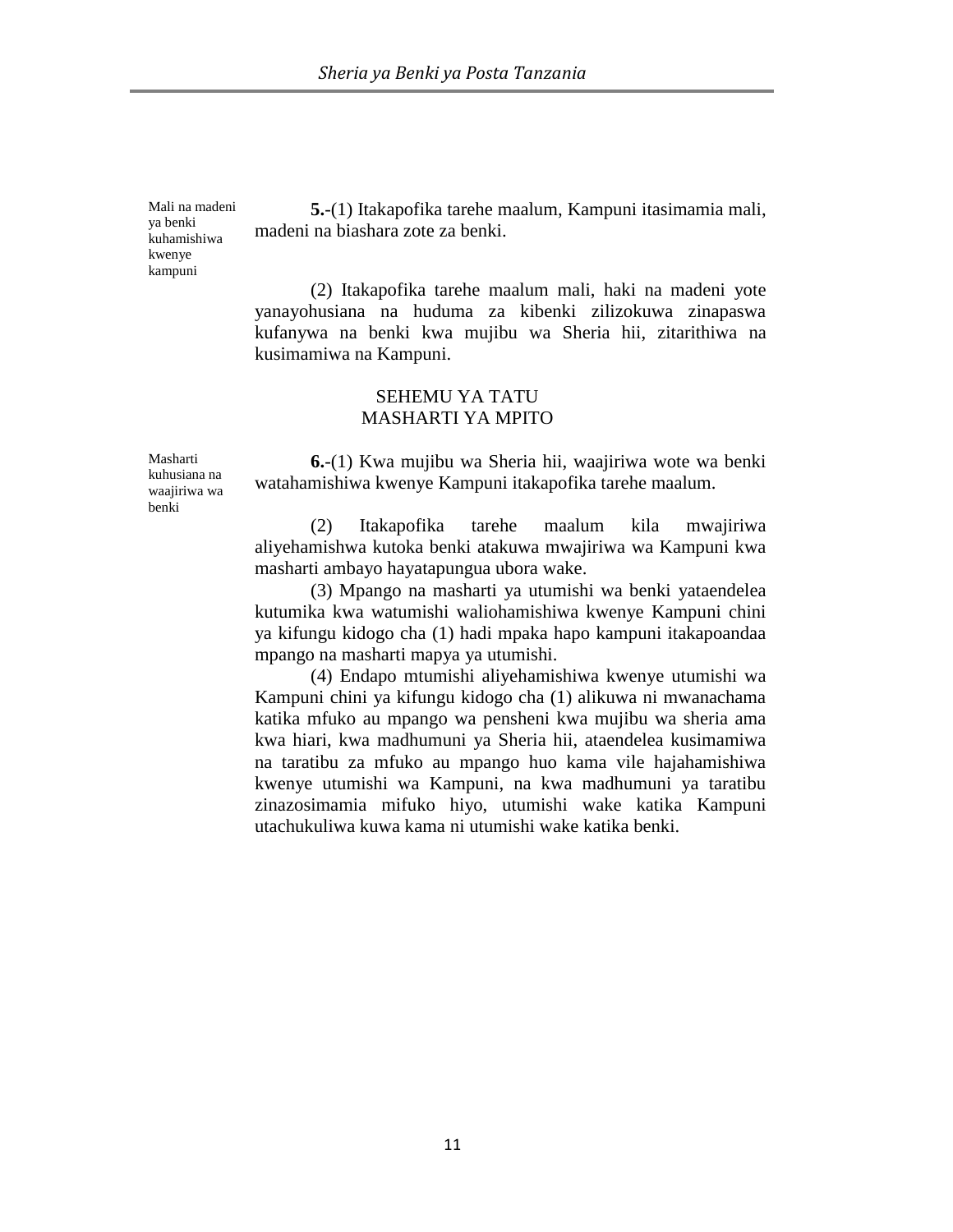### SEHEMU YA TATU MASHARTI YA MPITO

Kipindi cha mpito

**7.**-(1) Kutakuwa na kipindi cha mpito kisichozidi miezi sita kitakachoanzia tarehe maalum.

(2) Kwa mujibu wa Sheria hii na kabla ya kumalizika kwa kipindi cha mpito, taratibu zote za kisheria na taratibu nyingine zitachukuliwa ili kuwezesha kufungwa kwa shughuli na biashara za benki na kuhamishia kwenye Kampuni mali na madeni ya benki.

Kufutwa kwa Sheria ya Benki ya Posta Tanzania, Sura ya 301 na kusajili chini ya Sura ya 212

**8.**-(1) Sheria ya Benki ya Posta Tanzania imefutwa.

(2) Bila kujali kufutwa kwa Sheria ya Benki ya Posta Tanzania, masharti ya Sheria ya Benki ya Posta Tanzania yataendelea kutumika hadi mchakato wa usajili, TPB Bank Limited chini ya Sheria ya Makampuni utakapokamilika.

(3) Baada ya kuisha kwa kipindi cha mpito, Sheria hii haitakuwa na nguvu za kisheria.

## \_\_\_\_\_\_\_\_\_\_\_\_\_ **MADHUMUNI NA SABABU**  \_\_\_\_\_\_\_\_\_\_\_

Muswada huu unapendekeza kufuta Sheria inayoanzisha Benki ya Posta Tanzania, na kuweka masharti ya mpito kwa lengo la kuwezesha utekelezaji wa Sheria inayopendekezwa.

Muswada huu umegawanyika katika Sehemu Tatu.

Sehemu ya Kwanza ya Muswada inaweka masharti kuhusiana na jina la Sheria, na tafsiri ya maneno yatakayotumika kwenye sheria inayopendekezwa.